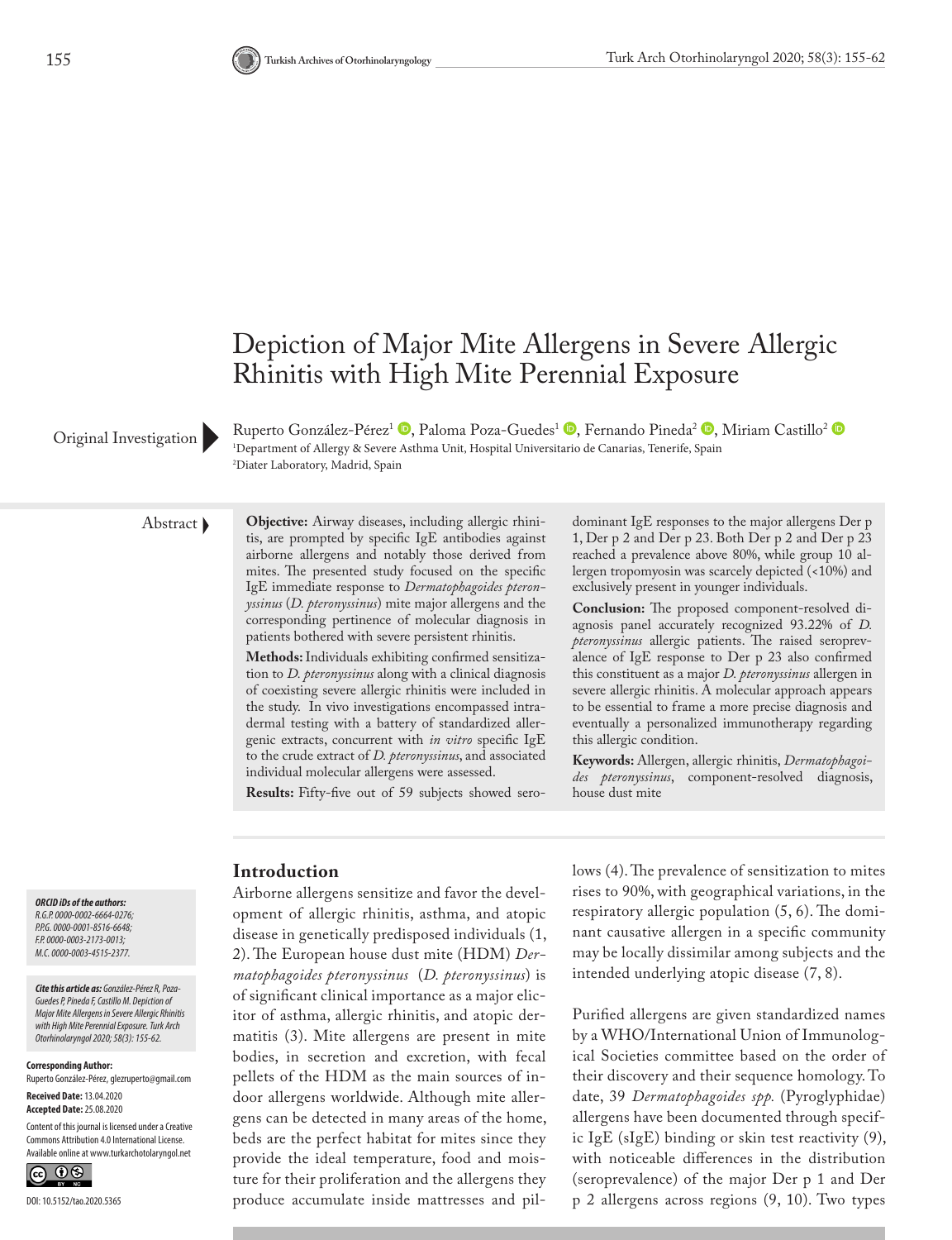of HDM allergen bioactivity, namely proteolysis—Der p 1, a 24 kDa cysteine protease, with significant consequences for allergic sensitization—and peptidolipid/lipid binding as Der p 2 acting as a ligand to TLR-4, elicit IgE and stimulate immune-responses to unrelated allergens (11). Moreover, group 10 muscle protein tropomyosin, which has been involved in immunological cross-reactions among invertebrates—mainly mollusks and arthropods—have also exhibited varying profiles of sIgE response to Der p 10 (12). Der p 23—a 14 kDa peritrophin from the mite gut is present in the outer membrane of mite feces—has been described as the latest major HDM allergen inducing persistent respiratory symptoms when the aforementioned Der p 1, Der p 2 and Der p 10 are not recognized (13). Although different repertoires of specific HDM allergen sensitization have been investigated in asthma (14, 15), the role of molecular diagnosis in persistent allergic rhinitis has received little attention in the literature. Severe allergic rhinitis (SAR) is defined as a highly prevalent condition affecting both children and adults, leading to a deleterious impact on people´s daily lives (16, 17), and moreover, favoring the further development of asthma (18). The perennial character of SAR is closely linked to the more temperate regions while the bi-annual rhythmicity is frequent in the Mediterranean areas, related to the correspondent HDM lifecycle (19).

Component-resolved diagnosis (CRD) allows the comprehensive assessment of the patient's allergen-specific IgE (sIgE) binding to a panel of individual allergens (20, 21). Although *Dermatophagoides spp.* group 1, 2 and 23 allergens are immunodominant—referring to allergens that quantitatively make the most important contribution to

#### **Main Points**

- Today, it is recognized that atopic sensitization is an important risk factor in respiratory conditions (i.e., allergic asthma) in both adults and children. However, the role of allergy concerning certain asthma phenotypes—such as severe asthma—is still under debate.
- Allergic rhinitis is a highly prevalent condition worldwide, affecting children and adults, and in the severe form of the disease leading to noticeable morbidity and impaired life quality, thus serving as a risk factor for the development of asthma.
- Even though different repertoires of specific house dust mite allergen (HDM) sensitization have been described in persistent asthma, there is a lack of studies involving a wide diagnostic panel (or specific IgE repertoire) of HDM allergens in severe allergic rhinitis.
- Geographic variation complicates the picture: although HDM allergy is consistently found in Western nations, diversity (allergen serodominance) between countries and regions is notable.
- Our results propose that a component-resolved diagnosis panel facilitates a more precise *Dermatophagoides pteronyssinus* molecular diagnosis, especially in severe rhinitic subjects with a—climate conditioned—high-mite allergen exposure, heightening the prevalence of Der p 2 and Der p 23 in this condition.

the IgE responses—the association among major allergens and evolving clinical phenotypes has not been assessed (22, 23). The presented study investigates the IgE sensitization repertoire to *D. pteronyssinus* and the outcome of CRD in subjects with SAR and a sharp perennial exposure to HDM (24). Herein, a specific customized molecular panel for *D. pteronyssinus* was comprised including Der p 1, Der p 2, the recently described peritrophin-like protein Der p 23 and Der p 10 as a cross-reacting biological marker between HDM and seafood allergy.

## **Methods**

### **Subjects**

The presented study was previously evaluated and authorized by the domestic Ethical Committee of the Nuestra Señora de Candelaria University Hospital (Approval Date: March 28, 2017; Approval Number: P.I.-14/17), and corresponding informed consent documents were properly signed by all participants. Inclusion criteria required a signed informed consent, a previous clinical diagnosis of present SAR, and a positive immediate intradermal test (SPT) with sIgE  $\geq 0.35$ kUA/L to *D. pteronyssinus* in both cases. Pregnant and breast-feeding women were excluded.

Patients were exclusively recruited from the Allergy Outpatient facility, with a consistent diagnosis of SAR according to the ARIA guidelines (17). Disease severity was evaluated by means of patient self-assessment over a validated scale score of six individual nasal and ocular symptoms (sneezing, rhinorrhea, nasal pruritus, nasal congestion, ocular pruritus and watery eyes) on a scale of 0-3 on the day of the visit. The sum of the six symptom points yielded the rhinoconjunctivitis total symptom score (RTSS) on the day of the visit ranging from 0 to 18 points (25, 26).

Blood specimens were collected, identified with code label, stored at -40°C and immediately thawed in preparation for *in vitro* analysis.

### **Skin Prick Test and Mite Allergenic Extracts**

Percutaneous tests were performed according to the European standards (27) with standardized allergenic extracts of *D. pteronyssinus* (Diater, Madrid, Spain)*.* Saline (0.9%) and histamine (10 mg/mL) were respectively included as negative and positive controls. Antihistamines were stopped seven days in advance to each SPT, with wheal diameters >3 mm considered positive after a 20-minute immediate reading. Concerning allergenic HDM extracts, proteins from mite bodies of *D. pteronyssinus* were extracted into phosphate buffered saline buffer 0.01 M, pH 7.4, for 2 hours at  $5\pm3$ °C. Both protein solutions were clarified by filtration and centrifugation (1 hour at 16,000 g). The obtained supernatants were then ultrafiltrated for purified water, sterile filtered, frozen and finally lyophilized.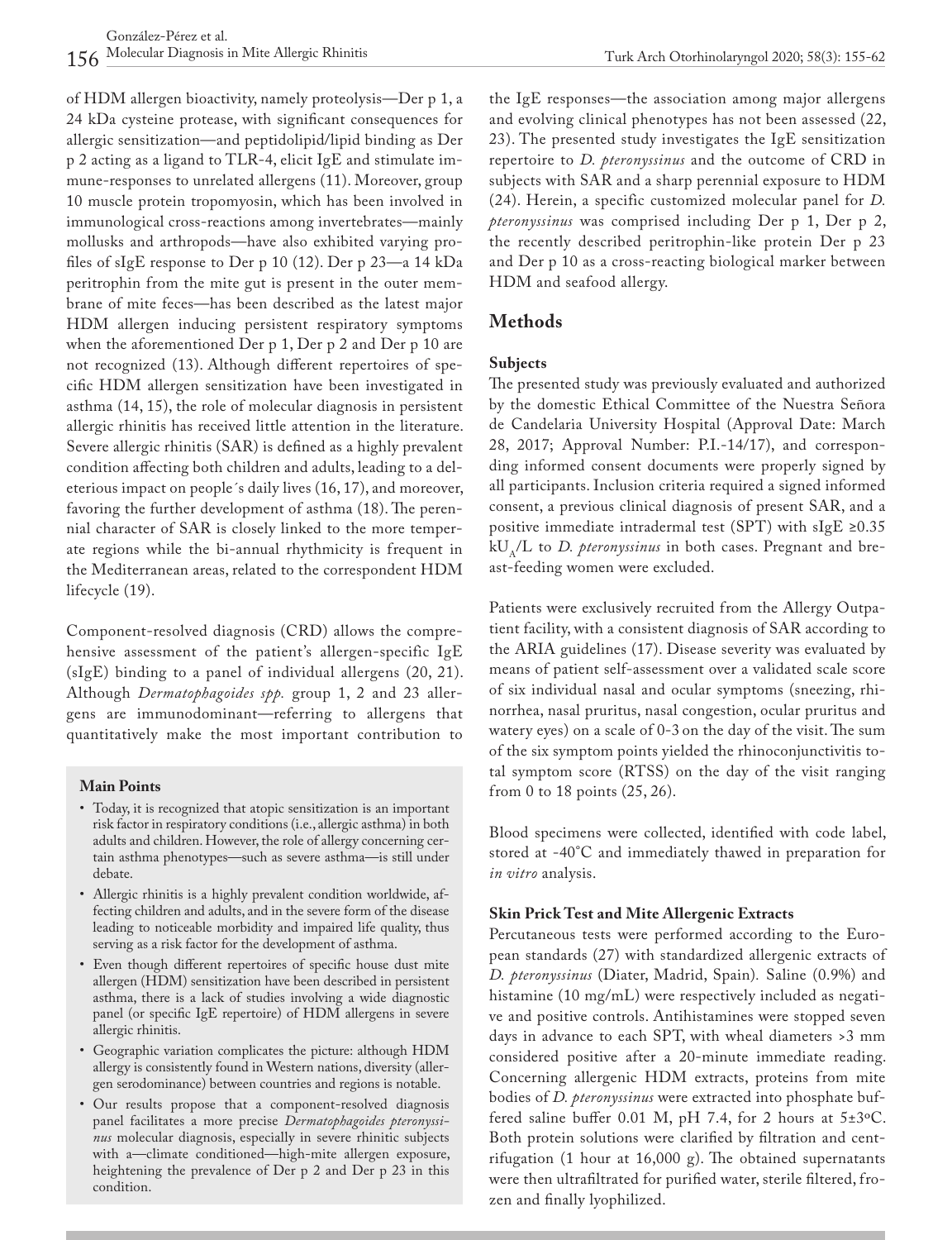## **Serological Workup, SDS PAGE & IgE Western Blot**

Total IgE levels, sIgE to the whole *D. pteronyssinus* extract, and four individual molecular allergens—Der p 1, Der p 2, Der p 10 and Der p 23—were measured by ImmunoCAP and Immuno Solid-phase Allergen Chip (ISAC) multiplexing (ThermoFisher Scientific, Uppsala, Sweden) following the endorsed manufacturer´s guidelines. The total IgE titers were quantified in international units per unit volume (kU/L) while sIgE levels were quoted in  $kU_A/L$  with a cut-off value ≥0.35 kU $_{\text{A}}$ /L. In relation to sodium dodecylsulfate polyacrylamide gel electrophoresis (SDS-PAGE) and IgE Western blot (WB) assays, proteins from *D. pteronyssinus* allergenic extracts were analyzed in 15% polyacrylamide gels under reducing conditions as elsewhere detailed (28). Proteins were stained by Coomassie Brilliant Blue R-250 and transferred to polyvinylidene difluoride (Transblot turbo Biorad®, California, US) while IgE-binding was shown by BioRad Diversity database software. The specific binding of IgE to allergens was performed by WB, through individual participant´s sera against anti-human IgE peroxidase-conjugate (Southern Biotech, US) and chemiluminescence reagents (Western lightning®, Perkin Elmer, Massachusetts, US) were carried out following supplier's indications.

## **Statistical Analysis**

Demographic features were quoted following standard descriptive means, including the corresponding minimum-maximum ranks, and medians were quoted with standard deviations if continuous variables, or percentages when categorical variables through the IBM Statistical Package for Social Sciences for Windows version 25.0 (IBM SPSS Corp.; Armonk, NY, USA). To quantify deviations in variance, Kruskal-Wallis, or chi-square test were used for parametric continuous, nonparametric continuous, and categorical variables. A p-value of less than 0.05 was considered statistically significant.

## **Table 1.** Descriptive statistics

|                          | Total(n)          | $<18$ y.o.       | $>18$ y.o.               |  |
|--------------------------|-------------------|------------------|--------------------------|--|
| n                        | 59                | 22 (37.28%)      | 37 (62.71%)              |  |
| Age $(y.o.)$             | $25.8(9-70)$      | $13.7(9-18)$     | $36.4(19-70)$            |  |
| Sex (F/M)                | 35/24             | (15/10)          | (20/14)                  |  |
| <b>SAR</b>               | 59                | 22 (100%)        | 37 (100%)                |  |
| Atopic dermatitis        | 6                 | $4(66.6\%)$      | $2(33.3\%)$              |  |
| Asthma                   | 5                 | 3(60%)           |                          |  |
| Food allergy             | 3                 | $2(66.6\%)$      | $1(33.3\%)$              |  |
| Total IgE<br>(UI/mL)     | 326.8 (17.1-2878) | 459 (83.39-2878) | 335.2<br>$(17.1 - 1707)$ |  |
| 51<br>Family Hx of atopy |                   | 20 (90.9%)       | 31 (83.78%)              |  |

Median and corresponding rank values are shown.

SAR: severe allergic rhinitis; y.o.: years old; F: female; M: male

## **Results**

## **Demographic Characteristics of Patients**

We finally selected 59 subjects from the outpatient allergy office, 35 females and 24 males; median age 25.8 years, ranging from 9 to 70 years that met the inclusion criteria (Table 1). Majority of the subjects (81.35%, 48 out of 59 individuals) had previous clinically confirmed diagnosis of SAR for more than five years, and none of them was formerly treated with allergy immunotherapy (AIT). Participants' median score of individual symptoms on the first outpatients visit was 16. Despite a diagnosis of SAR, only 66.1% of the patients (39 out of 59) were properly taking their medication as prescribed by the physician at the time of inclusion in the study. More than



Figure 1. a-c. (a) Serum specific IgE levels of Der p 1, Der p 2, Der p 10 and Der p 23, and correlations between the specific IgE levels of *Dermatophagoides pteronyssinus* (crude extract), (b) total IgE and (c) single-component Der p 1, Der p 2, Der p 10 and Der p 23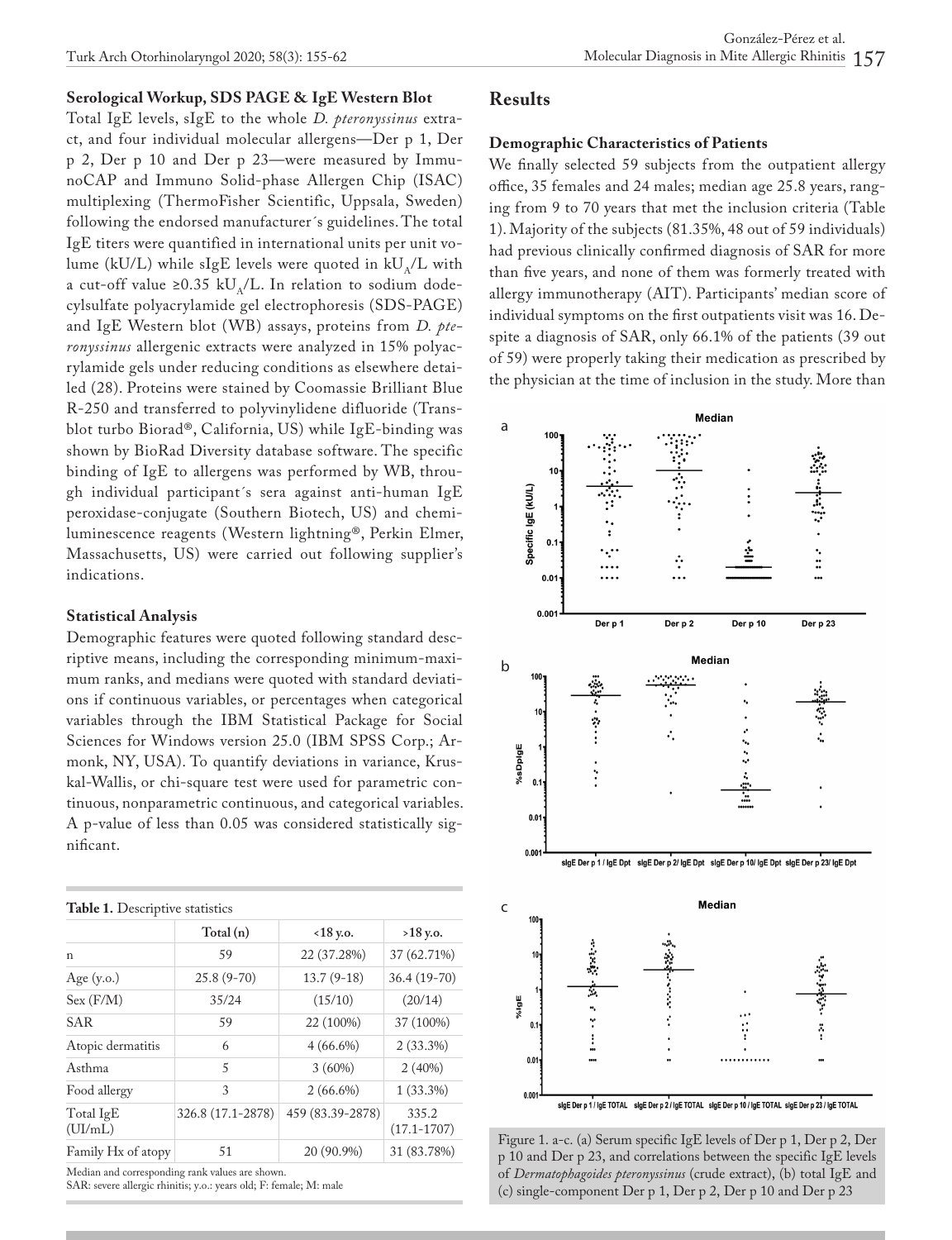| Table 2. Serological analysis of total IgE and corresponding specific IgE responses to the crude extract and molecular allergens of |  |  |
|-------------------------------------------------------------------------------------------------------------------------------------|--|--|
| Dermatophagoides pteronyssinus                                                                                                      |  |  |

| Patient<br>#ID | Total<br>IgE<br>(UI/mL) | sIgED.<br>pter.<br>(kU/L) | sIgE<br>Der p 1<br>(kUA/L) | sIgE<br>Der p2<br>(kUA/L) | sIgE<br>Der p 10<br>(kUA/L) | sIgE<br>Der p 23<br>(kUA/L) |
|----------------|-------------------------|---------------------------|----------------------------|---------------------------|-----------------------------|-----------------------------|
| $\mathbf{1}$   | 156.7                   | 7.68                      | 2.62                       | 1.39                      | 0.01                        | 0.68                        |
| $\overline{2}$ | 122.3                   | 16.6                      | 4.7                        | 5.67                      | $\overline{0}$              | 1.15                        |
| $\overline{4}$ | 342.1                   | 3.25                      | 0.16                       | 0.47                      | 0.04                        | 0.93                        |
| 5              | 389.7                   | 76.6                      | 83.8                       | 0.04                      | 0.02                        | 32.2                        |
| 6              | 331                     | 10.9                      | 4.31                       | 4.8                       | 0.01                        | 0.71                        |
| 7              | 501.6                   | 88.1                      | 3.31                       | 90.6                      | 0.02                        | 19.2                        |
| 8              | 965.3                   | 89                        | 44                         | 80.8                      | 0.06                        | 0.02                        |
| 9              | 1281                    | 94.4                      | 52.6                       | 71.3                      | 0.04                        | 9.41                        |
| 10             | 256.2                   | 66.8                      | 19.8                       | 51.1                      | $\boldsymbol{0}$            | 3.33                        |
| 11             | 257.7                   | 30.8                      | 8.17                       | 19.1                      | $\mathbf{0}$                | 1.37                        |
| 12             | 977.2                   | >100                      | 100                        | 100                       | 0.03                        | 30.5                        |
| 13             | 559.4                   | 64                        | 4.13                       | 100                       | 0.05                        | 24.8                        |
| 14             | 353                     | 61.2                      | 21.4                       | 32.8                      | 0.01                        | 12.3                        |
| 15             | 2878                    | $>100$                    | 100                        | 100                       | 0.06                        | 22.6                        |
| 16             | 797.1                   | $>100$                    | 35.4                       | 53.1                      | 0.04                        | 44.2                        |
| 17             | 744.9                   | >100                      | 77.3                       | 100                       | 0.02                        | 26.1                        |
| 18             | 127.6                   | 3.49                      | 1.28                       | 30.5                      | $\overline{0}$              | 0.06                        |
| 19             | 235.4                   | 9.9                       | 2.1                        | 1.72                      | $\mathbf{0}$                | 3.53                        |
| 20             | 295                     | 11                        | 1.99                       | 6.57                      | 0.01                        | 1.2                         |
| 21             | 135.6                   | 13.8                      | 9.83                       | 0.23                      | 0.1                         | 9.42                        |
| 22             | 1194                    | 57.9                      | 1.05                       | 1.17                      | 10.4                        | 29.4                        |
| 23             | 2581                    | >100                      | 100                        | 100                       | 0.07                        | 28.1                        |
| 24             | 612                     | 87.8                      | 28                         | 44.2                      | 0.04                        | 15.6                        |
| 25             | 745.1                   | 36.6                      | 2.32                       | 29.2                      | 0.55                        | 2.63                        |
| 26             | 499.6                   | 86.6                      | 52.6                       | 85                        | 0.02                        | 18                          |
| 27             | 1707                    | $>100$                    | 46.8                       | 55.5                      | 0.02                        | 12                          |
| 28             | 137                     | 2.18                      | 0.37                       | 0.6                       | $\boldsymbol{0}$            | 0.64                        |
| 29             | 225                     | 26.1                      | 17.9                       | 19.4                      | 0.11                        | 9.66                        |
| 30             | 667                     | 45.3                      | 2.1                        | 38.8                      | 0.02                        | 0.68                        |
| 31             | 596.6                   | 26                        | 0.02                       | 16.3                      | 0.02                        | 3.25                        |

| 86% (51 out 59 subjects) had a family history of atopy and     |
|----------------------------------------------------------------|
| related comorbidities, five patients were afflicted with mild  |
| atopic dermatitis, three had confirmed food allergy (egg, milk |
| and tree nuts, respectively) four had associated intermittent  |
| asthma.                                                        |

## **Quantification of IgE Serum Responses to the Crude Extract of D. Pteronyssinus, HDM Molecular Profile and Total IgE**

All 59 patients were sIgE positive (≥0.35 kU/L) against *D. pteronyssinus* (whole extract), with a mean value of 32.21±31.06 kU/L, ranging from 0.38 to >100 kU/L. Globally, up to 93.2% of the patients (55 out of 59) were sensitized to major allergens (i.e., either group 1 and/or 2 and/or Der p 23). Regarding individual molecular allergens, Der p 2 was

| Patient<br>#ID | Total<br>IgE<br>(UI/mL) | sIgED.<br>pter.<br>(kU/L) | sIgE<br>Der p 1<br>(kUA/L) | sIgE<br>Der p 2<br>(kUA/L) | sIgE<br>Der p 10<br>(kUA/L) | sIgE<br>Der p 23<br>(kUA/L) |
|----------------|-------------------------|---------------------------|----------------------------|----------------------------|-----------------------------|-----------------------------|
| 32             | 1047                    | 75.2                      | 45.1                       | 60.6                       | 0.02                        | 14.3                        |
| 34             | 514.6                   | >100                      | 62.2                       | 100                        | 0.02                        | 12.3                        |
| 35             | 229                     | 7.18                      | 0.33                       | 1.22                       | 0.01                        | 1.14                        |
| 37             | 17.1                    | 3.41                      | 0.2                        | 3.29                       | $\mathbf{0}$                | 0.05                        |
| 38             | 46.92                   | $\mathbf{1}$              | 0.06                       | $\mathbf{0}$               | $\mathbf{0}$                | 2.21                        |
| 39             | 871                     | 99                        | 56.1                       | 85.3                       | 0.02                        | 19.7                        |
| 40             | 153.8                   | 3.03                      | 0.04                       | 2.01                       | 0.02                        | $\overline{0}$              |
| 41             | 322.6                   | 5.59                      | 0.02                       | 1.21                       | 0.01                        | 2.06                        |
| 42             | 189.8                   | 14.9                      | 0.02                       | $\overline{0}$             | $\overline{0}$              | 0.01                        |
| 43             | 263.3                   | 32                        | 0.06                       | 0.85                       | 0.03                        | 13.2                        |
| 44             | 998.9                   | 28.4                      | 0.06                       | $\mathbf{0}$               | 1.93                        | 0.66                        |
| 45             | 83.39                   | 0.38                      | 0.01                       | 0.03                       | 0.01                        | 0.03                        |
| 46             | 1554                    | >100                      | 52.6                       | 66.6                       | 3.05                        | 21.7                        |
| 48             | 742.5                   | >100                      | 5.38                       | 58.8                       | 1.32                        | 23.4                        |
| 49             | 83.64                   | 7.43                      | 2.79                       | 3.48                       | 0.03                        | 0.48                        |
| 50             | 20.02                   | 5.35                      | 2.82                       | 4.77                       | 0.02                        | 1.68                        |
| 51             | 199                     | 53                        | 40.60                      | 12.20                      | $\overline{0}$              | 9.71                        |
| 52             | 211.5                   | 21.8                      | 2.05                       | 1.31                       | 0.01                        | 0.17                        |
| 53             | 571.3                   | 14.6                      | 4.77                       | 6.19                       | 0.03                        | 7.89                        |
| 54             | 965.3                   | $>100$                    | 1.39                       | 0.01                       | 0.04                        | 9.38                        |
| 55             | 100.4                   | 2.93                      | 0.02                       | 20.80                      | $\mathbf{0}$                | $\mathbf{0}$                |
| 56             | 292.8                   | 46.4                      | 0.01                       | 32.60                      | 0.01                        | 0.03                        |
| 57             | 156.8                   | 47.7                      | 8.76                       | 0.02                       | 0.01                        | 5.48                        |
| 58             | 181.7                   | 3.11                      | 46.60                      | 68.20                      | $\overline{0}$              | 1.5                         |
| 59             | 240.5                   | 19                        | 1.86                       | 0.95                       | 0.01                        | 4.42                        |
| 60             | 42.68                   | 3.39                      | 36.70                      | 25.40                      | $\mathbf{0}$                | 0.42                        |
| 61             | 293                     | 6.53                      | 51.30                      | 23.50                      | 0.01                        | 1.08                        |
| 62             | 61.55                   | 1.99                      | 0.86                       | 0.00                       | $\overline{0}$              | $\overline{0}$              |
| 63             | 433.9                   | 10.2                      | 12.40                      | 8.12                       | 0.02                        | 0                           |

D. pter.: Dermatophagoides pteronyssinus

most frequently found in 50 out of 59 patients (84.74%), followed by Der p 23 in 48 of 59 (81.35%) patients, while 46 (77.96%) patients were positive for Der p 1, and only five out of 59 sera (8.47%) exhibited a sIgE to Der p 10. In addition, four patients (6.77%) were exclusively sensitized (single-molecular responders) to Der p 2 sIgE, with just one patient (1.69%) showing an individual sIgE response to either Der p 1 or Der p 23. By contrast, Der p 10 elicited no exclusive IgE responses in any of the investigated sera samples.

Quantitative median values (ranging in all four individual allergens from 0.01 to >100 kU/L) of sIgE were significantly (p=0.01) the highest for Der p 2 (17.7) to Der p 1 (4.5), Der p 23 (3.29) and the lowest for Der p 10 (<0.35). Median ratios of Der p 2 related to total IgE (Der p 2/total IgE)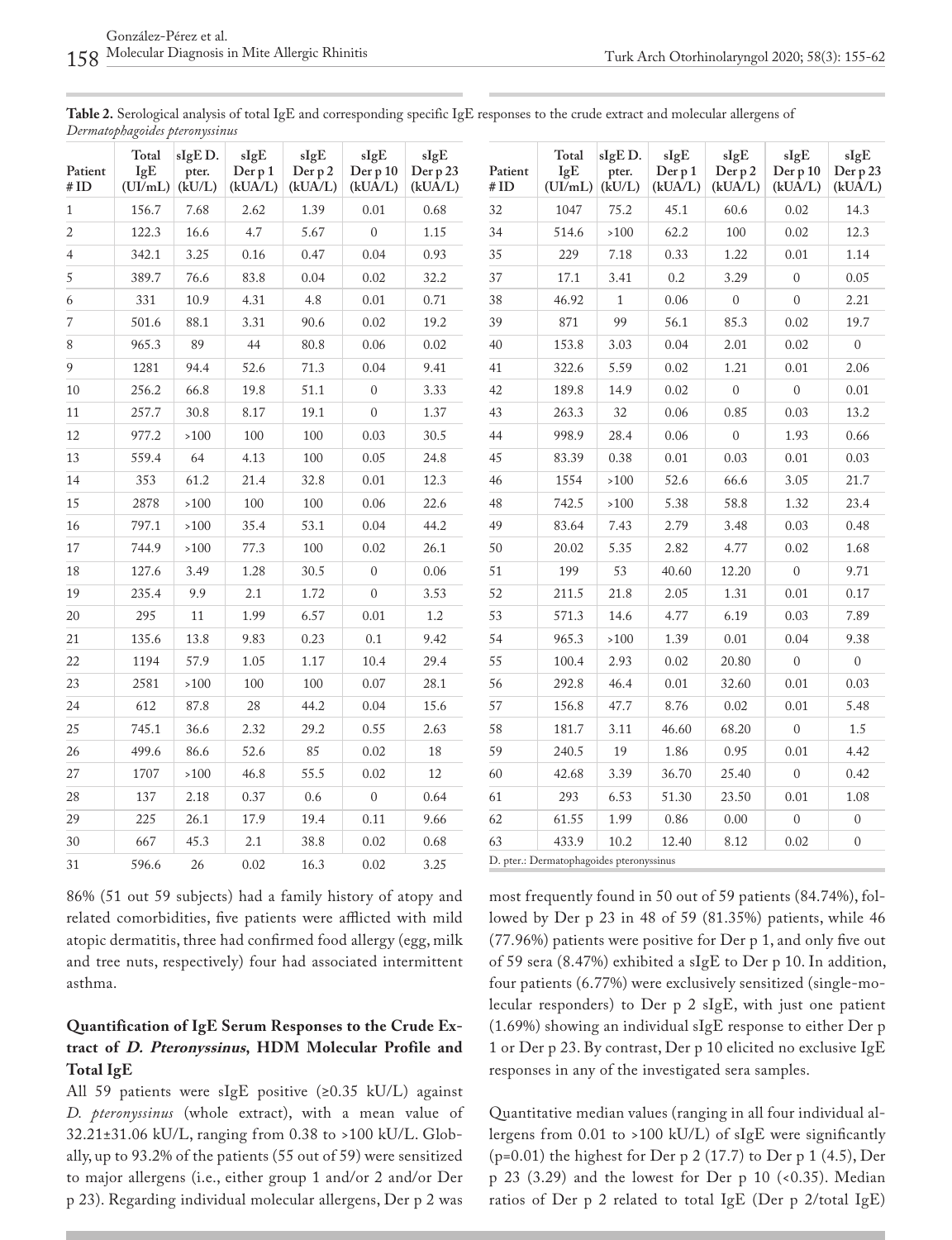

Figure 2. Serum specific IgE levels of Der p 1, Der p 2, Der p 10 and Der p 23 from younger subjects compared to elder patients (>18 years of age)



and sIgE to *D. pteronyssinus* whole extract (Der p 2/sIgE *D. pteronyssinus*) were again the highest compared to the rest of single individual allergens (i.e., Der p 1, Der p 23 or Der p 10), as displayed in Figure 1.

Considering the relation of the sensitization profile of total IgE and sIgE in relation to age, total IgE and median value of 326.8 UI/mL were found in younger patients (<18 years of age), showing a higher median total IgE than adults, denoting a marked atopic phenotype in the investigated population (Table 2).

Considering the relation of the sensitization profile of total IgE and sIgE in relation to age, higher median IgE and sIgE values were found in the younger patients (<18 years of age) compared to adults, denoting a marked atopic phenotype in the investigated population (Table 2).

Moreover, concurrent sIgE responses to *D. pteronyssinus* (whole extract) were displayed with a significantly (p=0.01) higher median level of sIgE in younger subjects (*D. pteronyssinus:* 32.37 to 5.16, ranging 0.01 to >100 kU/L in both cases) and a higher median level of sIgE to all major allergens, except for Der p 10 in comparison with their elder counterparts (Figure 2).

### **SDS PAGE/IgE Western Blot**

Western blot of selected individuals sensitized to *D. pteronyssinus,* including 4 subjects #3, 33, 36 and 47 with no detectable sIgE to the whole extract of *D. pteronyssinus,* showed different repertoires of IgE response (Figure 3)*.* A notable stain intensity was found at 14-15 kDa for *D. pteronyssinus* in almost all subjects (>95%), followed by protein staining at 24 kDa.

#### **Discussion**

The evidence that single allergen components assemble specific additions against a complete mite IgE response suggests that biological functions of particular mite allergens contribute to their allergenicity (2). In our investigation, a prevailing capacity for sIgE sensitization to Der p 2 (>80%), Der p 23 (>80%) and Der p 1 (>75%) was confirmed amongst a population with SAR under subtropical climate conditions. These findings are coincident with former reports, showing a higher incidence of IgE responses to both Der p 1 and Der p 2 than those addressed in Australia (77%) and Singapore (63%) (29). The difference can probably be explained by a persistent higher exposure to HDM, with relative humidity as the ultimate feature, to patronize HDM prevalence (30, 31). The tight correlation among IgE responses to Der p 1, Der p 2 and Der p 23, and *D. pteronyssinus*, upholds the significance of these allergens in the IgE recognition profile to HDM in our region. In addition, the recorded IgE response against Der p 2 and Der p 23 represented a larger fraction compared to Der p 1, as shown by previous reports in Spain (32). Der p 10 exhibited noticeable titers of IgE in 8.47% in the studied sample, showing higher prevalence compared to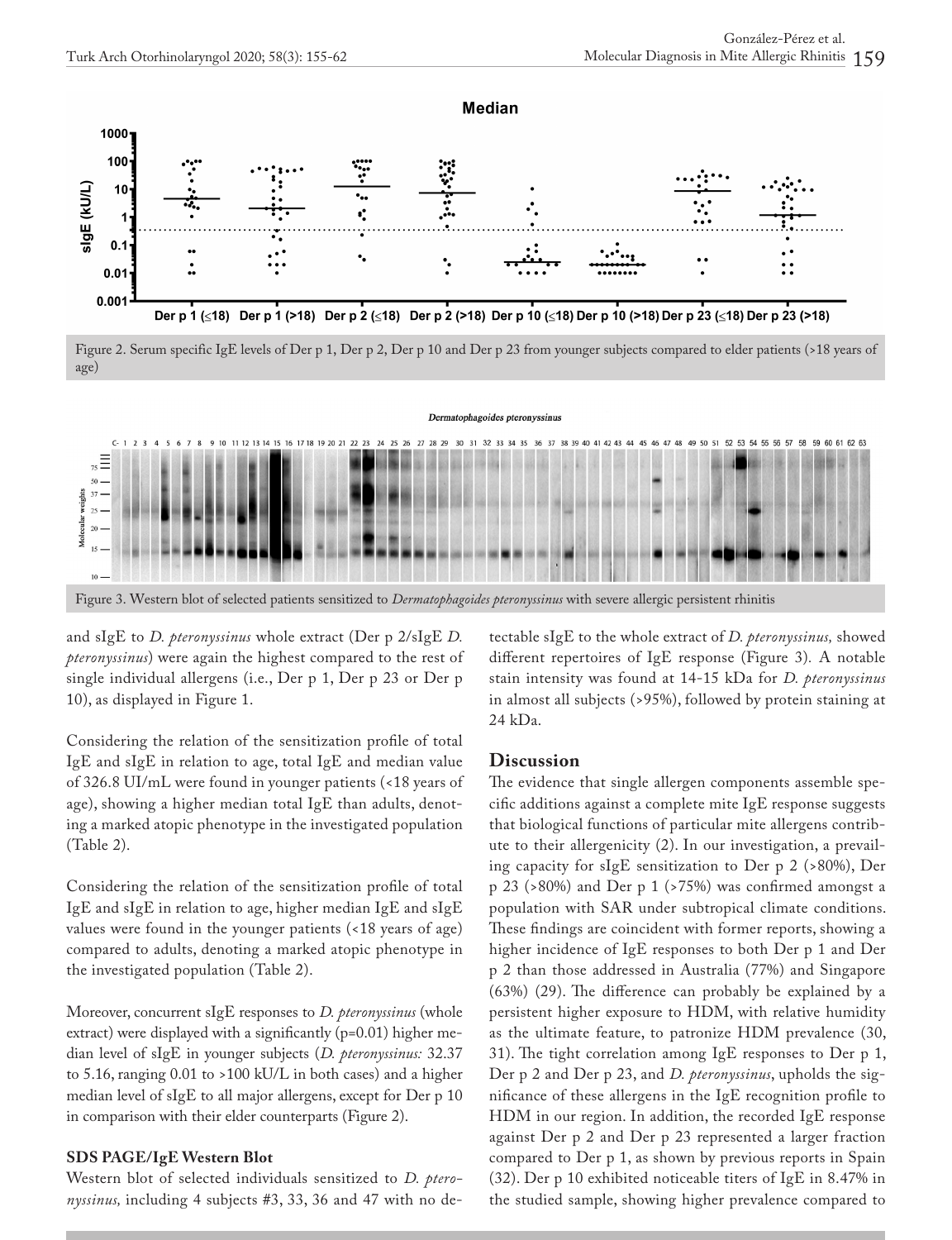previous works from China (33, 34). The elevated prevalence (81.35%) of Der p 23 sIgE–close to Der p 2 (84.74%)–further confirmed the serodominance of this peritrophin-like protein in SAR, supporting investigations from Europe and Asia (35, 36).

The biological proteolytic activity of Der p 1 appears to play a more influential role during the early years of life, while Der p 2 takes the lead in later ages, proposing a higher exposure to Der p 1 rather than Der p 2 (37, 38). By contrast, our observations found that although younger individuals showed a higher mean level of sIgE to *D. pteronyssinus* and to individual allergens compared to elderly patients, the sIgE against Der p 2 was more intense regarding prevalence and individual quantification than Der p 1 and Der p 23 in both infants and adults. Interestingly, despite the high sIgE response to Der p 23, only one subject (1.69%) was exclusively sensitized to this allergen—confirming the polyclonal sIgE HDM profile of the current sample—in contrast to previous Austrian data (39) showing 10% of allergic patients solely responding to Der p 23, excluding otherwise responses to a broad panel of HDM allergens.

Also, previous works from Asia have elegantly confirmed the association among those sIgE profiles enclosing a greater number of HDM allergens, and the intricacy of the evolved allergic clinical endotype (31, 33). In addition to these findings, herein we describe multiple and complex IgE repertoires to Der p 1, Der p 2, Der p 23 and Der p 10, within the same underlying disease and degree of severity—i.e., persistent SAR—excluding further atopic conditions such as asthma or eczema.

Concerning HDM minor allergens, the prevalence of IgE response to the muscular protein tropomyosin was scarce (<10%) and limited to younger patients, with no subjects exclusively sensitized to Der p 10 in our observations. As previously reported, those individuals with a sensitization to the HDM group 10 allergens exhibited significantly higher total IgE levels (1,025.2 kU/L) compared to those without a response to Der p 10 (432.7 kU/L), thus enduring Der p 10 as a biomarker to extensive sensitization concerning susceptible allergic population (40, 41).

The presented research has a potential bias as four out of 59 (6.77%) subjects sensitized to the crude extract of *D. pteronyssinus* were not identified through the composed CRD panel. In this regard, as some HDM allergens may not be sufficiently represented—thus exhibiting lower IgE titers to the HDM raw extract ImmunoCAP (ThermoFisher Scientific, Uppsala, Sweden) the inclusion of more specific tests, adding further recombinant molecular allergens to the complete HDM source or even depicting molecular panels containing the most prevalent allergens, may be suitable to overcome this duty (42, 43).

### **Conclusion**

Our findings showed that the currently proposed HDM molecular panel, including Der p 1, Der p 2 and Der p 23, accurately recognized the large majority (>90%) of *D. pteronyssinus*-allergic subjects afflicted with SAR in an area with a high load of mite allergen exposure. Diverse mite allergens dominate the immediate sIgE response in SAR, with patient variability evolving into individual pleomorphic responses, CRD arises critical to formulate a further precise molecular diagnosis, and eventually a personalized and tailored HDM immunotherapy.

**Ethics Committee Approval:** Ethics committee approval was received for this study from the Ethical Committee of the Nuestra Señora de Candelaria University Hospital. (Approval Date: March 28, 2017; Approval Number: P.I.-14/17).

**Informed Consent:** Informed consent was obtained from the patients who participated in this study.

**Peer-review:** Externally peer-reviewed.

**Author Contributions:** Concept - R.G.P., P.P.G.; Design - R.G.P., P.P.G., F.P., M.C.; Supervision - F.P., M.C.; Materials - F.P., M.C.; Data Collection and/or Processing - R.G.P., P.P.G., F.P.; Analysis and/or Interpretation - R.G.P., P.P.G., F.P., M.C.; Literature Search - R.G.P., P.P.G., F.P.; Writing - R.G.P.; Critical Reviews - R.G.P., P.P.G., F.P., M.C.

**Conflict of Interest:** The authors have no conflicts of interest to declare.

**Financial Disclosure:** The authors declared that this study has received no financial support.

## **References**

- 1. Thomas WR. Geography of house dust mite allergens. Asian Pac J Allergy Immunol 2010; 28: 211-24.
- 2. Calderón MA, Linneberg A, Kleine-Tebbe J, De Blay F, Rojas DHF, Virchow JC, et al. Respiratory allergy caused by house dust mites: What do we really know? J Allergy Clin Immunol 2015; 136: 38-48. [[Crossref\]](https://doi.org/10.1016/j.jaci.2014.10.012)
- 3. Waldron R, McGowan J, Gordon N, McCarthy C, Mitchell EB, Fitzpatrick DA. Proteome and allergenome of the European house dust mite *Dermatophagoides pteronyssinus*. PLOS ONE 2019; 14: 1-28. [\[Crossref](https://doi.org/10.1371/journal.pone.0216171)]
- 4. Fernández-Caldas E, Puerta L, Caraballo L. Mites and allergy. Bergmann KC, Ring J, editors. History of allergy, Chem immunol allergy, vol. 100. Basel: Karger; 2014. p. 234-42. [[Crossref\]](https://doi.org/10.1159/000358860)
- 5. Fernández-Caldas E, Fox RW, Bucholtz GA, Trudeau WL, Ledford DK, Lockey RF: House dust mite allergy in Florida. Mite survey in households of mite-sensitive individuals in Tampa, Florida. Allergy Proc 1990; 11: 263-67. [\[Crossref](https://doi.org/10.2500/108854190778879710)]
- 6. Sybilski AJ, Zalewska M, Furmańczyk K, Lipiec A, Krzych-Fałta E, Samoliński B. The prevalence of sensitization to inhalant allergens in children with atopic dermatitis. Allergy Asthma Proc 2015; 36: 81-5. [\[Crossref](https://doi.org/10.2500/aap.2015.36.3882)]
- 7. Batard T, Baron-Bodo V, Martelet A, Le Mignon M, Lemoine P, Jain K, et al. Patterns of IgE sensitization in house dust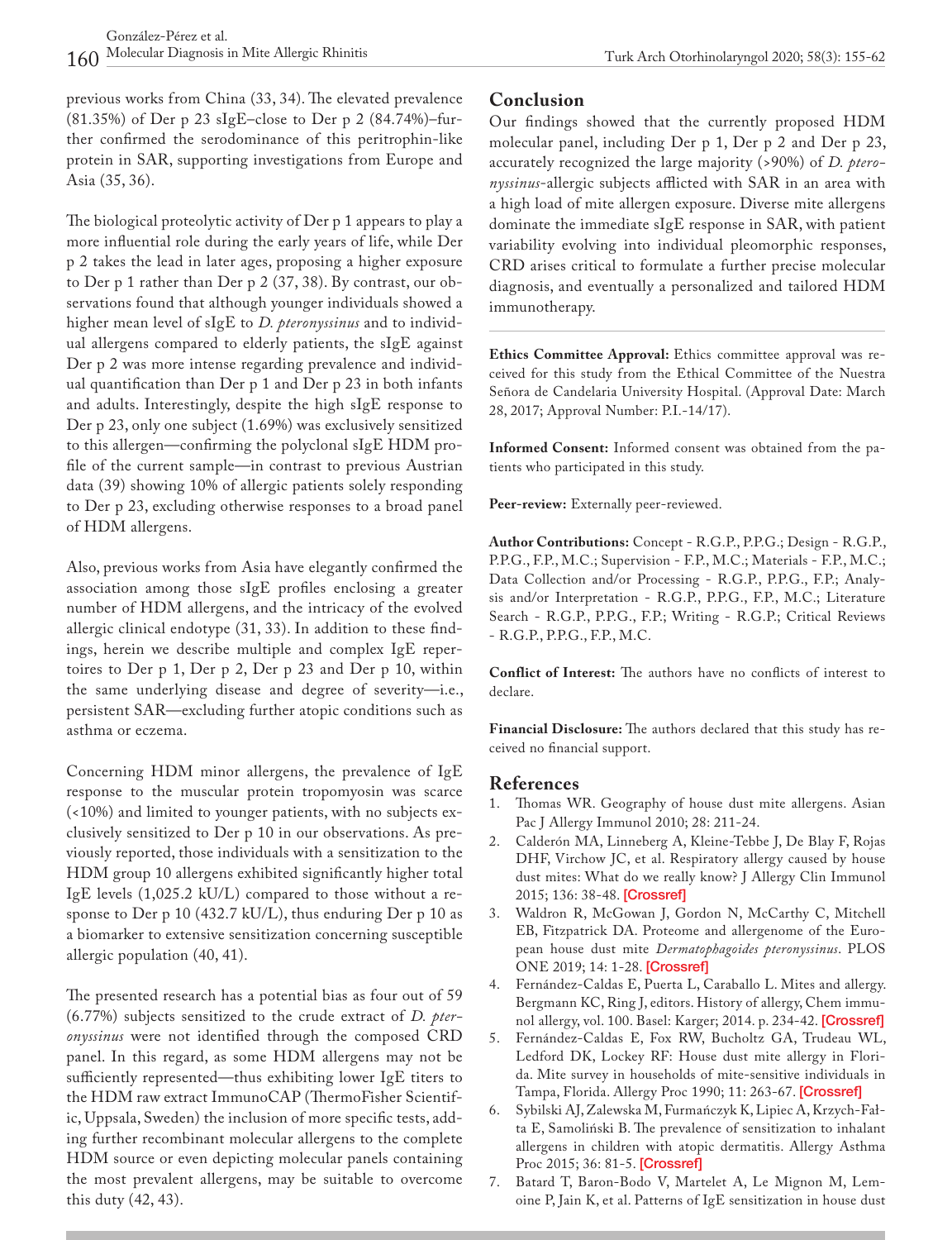mite-allergic patients: implications for allergen immunotherapy. Allergy 2016; 71: 220-9. [\[Crossref](https://doi.org/10.1111/all.12796)]

- 8. Poza Guedes P, Sánchez Machín I, Matheu V, Iraola V, González Pérez R. Role of predatory mites in persistent nonoccupational allergic rhinitis. Can Respir J 2016; 2016: 5783317. [[Crossref\]](https://doi.org/10.1155/2016/5782317)
- 9. WHO/IUIS Allergen Nomenclature Sub-Committee. Allergen Nomenclature. Available from: URL: http://www.allergen. org. Last accessed: February 20, 2020.
- 10. Weghofer M, Thomas WR, Kronqvist M, Mari A, Purohit A, Pauli G, et al. Variability of IgE reactivity profiles among European mite allergic patients. Eur J Clin Invest 2008; 38: 959-65. [\[Crossref\]](https://doi.org/10.1111/j.1365-2362.2008.02048.x)
- 11. Jacquet A, Robinson C. Proteolytic, lipidergic and polysaccharide molecular recognition shape innate responses to house dust mite allergens. Allergy 2020; 75: 33-53. [[Crossref](https://doi.org/10.1111/all.13940)]
- 12. Ayuso R, Reese G, Leong-Kee S, Plante M, Lehrer SB. Molecular basis of arthropod cross-reactivity: IgE-binding cross-reactive epitopes of shrimp, house dust mite and cockroach tropomyosins. Int Arch Allergy Immunol 2002; 129: 38-48. [[Crossref\]](https://doi.org/10.1159/000065172)
- 13. Becker S, Schlederer T, Kramer MF, Haack M, Vrtala S, Resch Y, et al. Real-life study for the diagnosis of house dust mite allergy – the value of recombinant allergen-based IgE serology. Int Arch Allergy Immunol 2016; 170: 132-7. [[Crossref\]](https://doi.org/10.1159/000447694)
- 14. Resch Y, Michel S, Kabesch M, Lupinek C, Valenta R, Vrtala S. Different IgE recognition of mite allergen components in asthmatic and nonasthmatic children. J Allergy Clin Immunol 2015; 136: 1083-91. [\[Crossref\]](https://doi.org/10.1016/j.jaci.2015.03.024)
- 15. Minami T, Fukutomi Y, Lidholm J, Yasueda H, Saito A, Sekiya K, et al. IgE Abs to Der p 1 and Der p 2 as diagnostic markers of house dust mite allergy as defined by a bronchoprovocation test. Allergol Int 2015; 64: 90-5. [[Crossref\]](https://doi.org/10.1016/j.alit.2014.08.004)
- 16. Belgü AU, Uçal YO, Ekinci A, Alış MG, Yıldırım Ö, Dizdar D. Assessment of quality of life and coexistent allergic conjunctivitis in patients with allergic rhinitis in Van province. Turk Arch Otorhinolaryngol 2014; 52: 87-92. [\[Crossref](https://doi.org/10.5152/tao.2014.579)]
- 17. Bousquet J, Khaltaev N, Cruz AA, Denburg J, Fokkens WJ, Togias A, et al. Allergic rhinitis and its impact on asthma (ARIA) 2008 update (in collaboration with the World Health Organization, GA(2)LEN, and AllerGen). Allergy 2008; 63: 8-160. [[Crossref\]](https://doi.org/10.1111/j.1398-9995.2007.01620.x)
- 18. Custovic A, Sonntag HJ, Buchan IE, Belgrave D, Simpson A, Prosperi MCF. Evolution pathways of IgE responses to grass and mite allergens throughout childhood. J Allergy Clin Im-munol 2015; 136: 1645-52. [\[Crossref](https://doi.org/10.1016/j.jaci.2015.03.041)]
- 19. Gaffin JM, Phipatanakul W. The role of indoor allergens in the development of asthma. Curr Opin Allergy Clin Immunol 2009; 9: 128-35. [\[Crossref](https://doi.org/10.1097/ACI.0b013e32832678b0)]
- 20. Valenta R, Lidholm J, Niederberger V, Hayek B, Kraft D, Grönlund H. The recombinant allergen-based concept of component-resolved diagnostics and immunotherapy (CRD and CRIT). Clin Exp Aller¬gy 1999; 29: 896-904. [\[Crossref](https://doi.org/10.1046/j.1365-2222.1999.00653.x)]
- 21. Ebo DG, Hagendorens MM, De Knop KJ, Verweij MM, Bridts CH, De Clerck LS, et al. Component-resolved diagnosis from latex allergy by microarray. Clin Exp Allergy 2010; 40: 348-58. [[Crossref](https://doi.org/10.1111/j.1365-2222.2009.03370.x)]
- 22. Thomas WR. Hierarchy and molecular properties of house dust mite allergens. Allergol Int 2015; 64: 304-11. [\[Crossref](https://doi.org/10.1016/j.alit.2015.05.004)]
- 23. Mueller GA, Randall TA, Glesner J, Pedersen LC, Perera L, Edwards LL, et al. Serological, genomic, and structural analyses of the major mite allergen Der p 23. Clin Exp Allergy 2016; 46: 365-76. [[Crossref\]](https://doi.org/10.1111/cea.12680)
- 24. Iraola Calvo V, Fernández-Caldas E. Mapa acarológico de España. Barcelona: Laboratorios Leti; 2009. Available from: URL: https://alergia.leti.com/es/mapa-acarologico\_13421
- 25. González-Pérez R, Pineda F, Poza-Guedes P, Castillo M, Matheu V, Sánchez-Machín I. Molecular allergen profiling of dual mite sensitization in severe allergic rhinitis. J Investig Allergol Clin Immunol 2019 Sep 18:0. doi: 10.18176/jiaci.0439. [Epub ahead of print]. [\[Crossref](https://doi.org/10.18176/jiaci.0439)]
- 26. Pfaar O, Demoly P, Gerth van Wijk R, Bonini S, Bousquet J, Canonica GW, et al. Recommendations for the standardization of clinical outcomes used in allergen immunotherapy trials for allergic rhinoconjunctivitis: an EAACI position paper. Allergy 2014; 69: 854-67. [[Crossref\]](https://doi.org/10.1111/all.12383)
- 27. Heinzerling L, Mari A, Bergmann KC, Bresciani M, Burbach G, Darsow U, et al. The skin prick test – European standards. Clin Transl Allergy 2013; 3: 3. [\[Crossref](https://doi.org/10.1186/2045-7022-3-3)]
- 28. Laemmli, UK. Cleavage of structural proteins during the assembly of the head of bacteriophage T4. Nature 1970; 227: 680-5. [[Crossref\]](https://doi.org/10.1038/227680a0)
- 29. Bronnert M, Mancini J, Birnbaum J, Agabriel C, Liabeuf V, Porri F, et al. Component- resolved diagnosis with commercially available D. pteronyssinus Der p 1, Der p 2 and Der p 10: relevant markers for house dust mite allergy. Clin Exp Allergy 2012; 42: 1406-15. [[Crossref\]](https://doi.org/10.1111/j.1365-2222.2012.04035.x)
- 30. Hales BJ, Martin AC, Pearce LJ, Laing IA, Hayden CM, Goldblatt J, et al. IgE and IgG anti-house dust mite specificities in allergic disease. J Allergy Clin Immunol 2006; 118: 361-7. [[Crossref](https://doi.org/10.1016/j.jaci.2006.04.001)]
- 31. Kidon MI, Chiang WC, Liew WK, Ong TC, Tiong YS, Wong KN, et al. Mite component-specific IgE repertoire and phenotypes of allergic disease in childhood: the tropical perspective. Ped Allergy Immunol 2011; 22: 202-10. [[Crossref\]](https://doi.org/10.1111/j.1399-3038.2010.01094.x)
- 32. Vidal C, Lojo S, Juangorena M, Gonzalez-Quintela A. Association between asthma and sensitization to allergens of dermatophagoides pteronyssinus. J Investig Allergol Clin Immunol 2016; 26: 304-9. [[Crossref\]](https://doi.org/10.18176/jiaci.0048)
- 33. Chen ZG, Li YT, Wang WH, Tan KS, Zheng R, Yang LF, et al. Distribution and determinants of dermatophagoides mites sensitization of allergic rhinitis and allergic asthma in China. Int Arch Allergy Immunol 2019; 180: 17-27. [\[Crossref](https://doi.org/10.1159/000499409)]
- 34. Wang HY, Gao ZS, Zhou X, Dai Y, Yao W, Zhang XF et al. Evaluation of the role of IgE responses to Der p 1 and Der p 2 in Chinese house dust mite-allergic patients. Int Arch Allergy Immunol 2015; 167: 203-10. [\[Crossref](https://doi.org/10.1159/000438724)]
- 35. Banerjee S, Weber M, Blatt K, Swoboda I, Focke-Tejkl M, Valent P, et al. Conversion of Der p 23, a new major house dust mite allergen, into a hypoallergenic vaccine. J Immunol 2014; 192: 4867-75. [[Crossref\]](https://doi.org/10.4049/jimmunol.1400064)
- 36. Soh WT, Le Mignon M, Suratannon N, Satitsuksanoa P, Chatchatee P, Wongpiyaboron J, et al. The house dust mite major allergen Der p 23 displays O-glycan-independent IgE reactivities but no chitin-binding activity. Int Arch Allergy Immunol 2015; 168: 150-60. [\[Crossref](https://doi.org/10.1159/000442176)]
- 37. Herman J, Thelen N, Smargiasso N, Mailleux AC, Luxen A, Cloes M, et al. Der p 1 is the primary activator of Der p 3, Der p 6 and Der p 9 the proteolytic allergens produced by the house dust mite Dermatophagoides pteronyssinus. Biochim Biophys Acta 2014; 1840: 1117-24. [\[Crossref](https://doi.org/10.1016/j.bbagen.2013.11.017)]
- 38. Chen HL, Su HJJ, Lin LL. Distribution variations of multi allergens at asthmatic children's homes. Sci Total Environ 2002; 289: 249-54. [\[Crossref](https://doi.org/10.1016/S0048-9697(01)01030-0)]
- 39. Weghofer M, Grote M, Resch Y, Casset A, Kneidinger M, Kopec J, et al. Identification of Der p 23, a peritrophin-like protein, as a new major Dermatophagoides pteronyssinus allergen